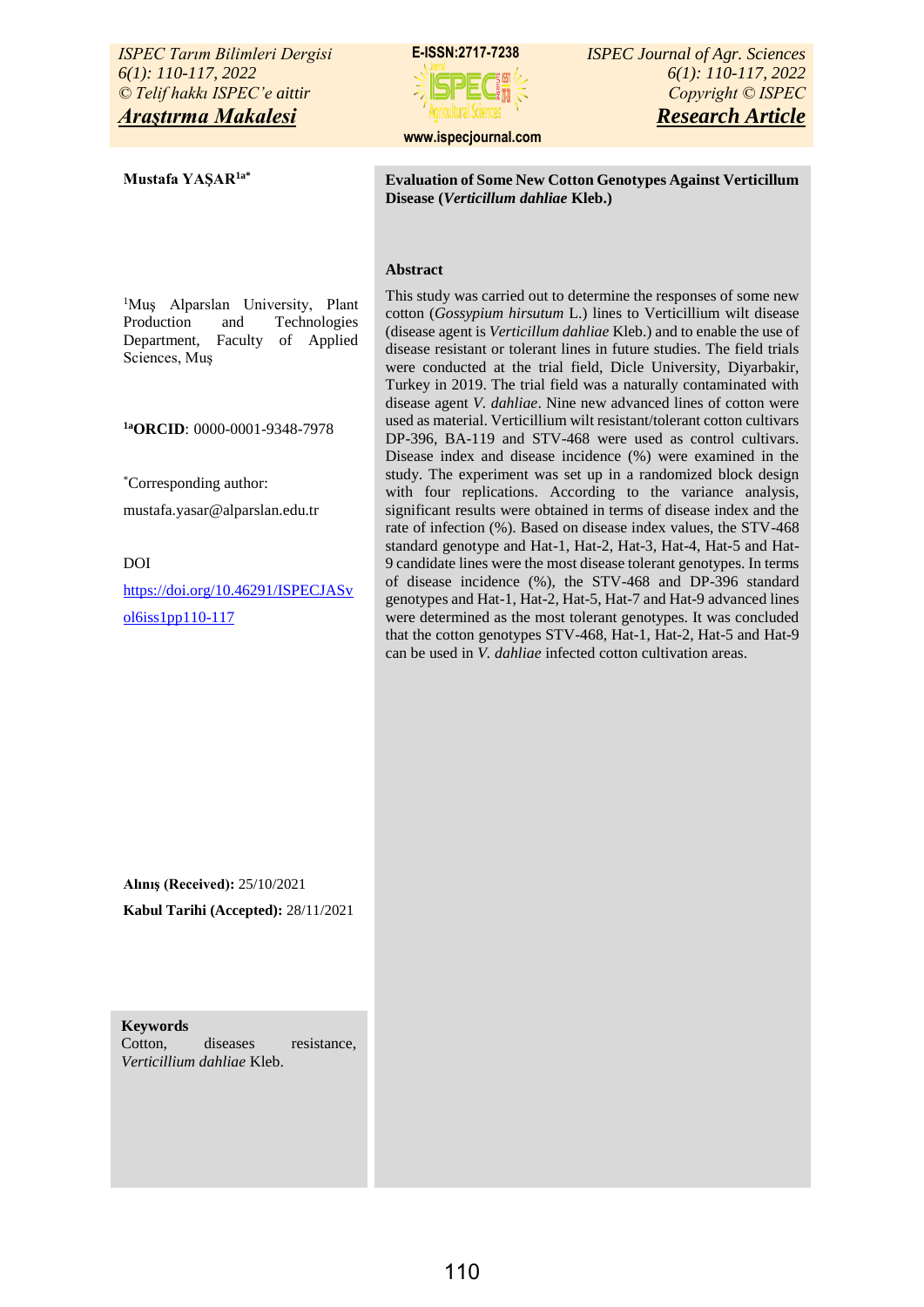## **INTRODUCTION**

Turkey, cotton cultivation area Eleventh in the world in terms of unit area in terms of fiber cotton yield Fifth, in terms of cotton production sixth; in terms of cotton consumption is in fourth place (Çeçen and Karademir, 2021). Cotton (*Gossypium hirsutum* L.) is a globally important cash crop and is a significant source of fiber, oil, feed and biofuel products (Gao et al., 2011). As a natural fiber crop, it is very important for textile industry, and is a backbone in the economy of some developing countries (Shaban et al., 2018). As the largest cultivated fiber crop in the world, cotton is frequently exposed to diversified biotic stresses during its growth (Li et al., 2019). *Verticillium dahliae* Kleb. is a destructive, soil‐borne fungal pathogen that causes vascular wilt disease in many economically important crops worldwide (Mo et al., 2015). It is a major threat to more than 400 plant species (Zhang et al., 2016). *V. dahliae* is a poorly understood necrotrophic plant pathogen (Xu et al., 2011). During infection, *V. dahliae* secretes numerous secondary metabolites, which act as toxic factors to promote the infection process (Wang et al., 2021). Verticillium wilt diseases caused by infection by *Verticillium dahliae* is one of the most yield‐limiting diseases in cotton (Li et al., 2017). This soil-borne disease significantly affect cotton production (Lang et al., 2012). The fungus survives in the soil for up to 14 years by producing melanized microsclerotia (Li et al., 2019). The infection significantly reduces cotton yield and fiber quality due to leaf chlorosis, necrosis or wilting, leaf or boll abscission, and even plant death (Wang et al., 2016). It is very difficult to combat this pathogen (Song et al., 2018). It colonizes vascular cylinder of the plant (Land et al., 2017). After colonizing the root of cotton, and invade into vascular bundles, causing yellowing and wilting of cotton leaves, and in serious cases, leading to plant death (Zhu et al., 2021). Control by conventional mechanisms is not possible due to a wide

host range and the longevity of dormant fungi in the soil in the case of absence of a suitable host (Dong et al., 2019). The interaction between fungal pathogen *V. dahliae* and cotton is a complicated process (Zhang et al., 2013). Still, most of the molecular components and mechanisms of cotton defense against Verticillium wilt are poorly understood. However, it is known that several effector proteins and cell wall degrading enzymes facilitate the colonization of *V. dahliae*. Initial defense responses against *V. dahliae* include thick cuticle and synthesis of phenolic compounds. Investigation of these defense tactics provide valuable information about the improvement of cotton breeding strategies for the development of durable, cost effective, and broad spectrum resistant varieties. Consequently, this management approach will help to reduce the use of fungicides and also minimize other environmental hazards (Shaban et al., 2018). Exoproteome of *V. dahliae* plays a significant role in this pathogenic process (Chen et al., 2016). Accumulating evidence indicates that chitinases are crucial hydrolytic enzymes, which attack fungal pathogens by catalyzing the fungal cell wall degradation (Xu et al., 2016). Accumulating evidence indicates that plant cell wallassociated receptor-like kinases involve in defense against pathogen attack (Feng et al., 2021). Verticillium pathogens secrete various disease-causing effectors in cotton (Duan et al., 2016). Polygalacturonaseinhibiting protein, belonging to a group of plant defence proteins, specifically inhibits endopolygalacturonases secreted by pathogens (Liu et al., 2017). The lignification of cell wall appositions is a conserved basal defence mechanism in the plant innate immune response (Zhang et al., 2019). Bu et al., (2014) found that an elicitor triggered innate immunity in cotton, which plays an important role in future cotton wilt disease control. Lysin motifcontaining proteins are important pattern recognition receptors in plants, which function in the perception of microbe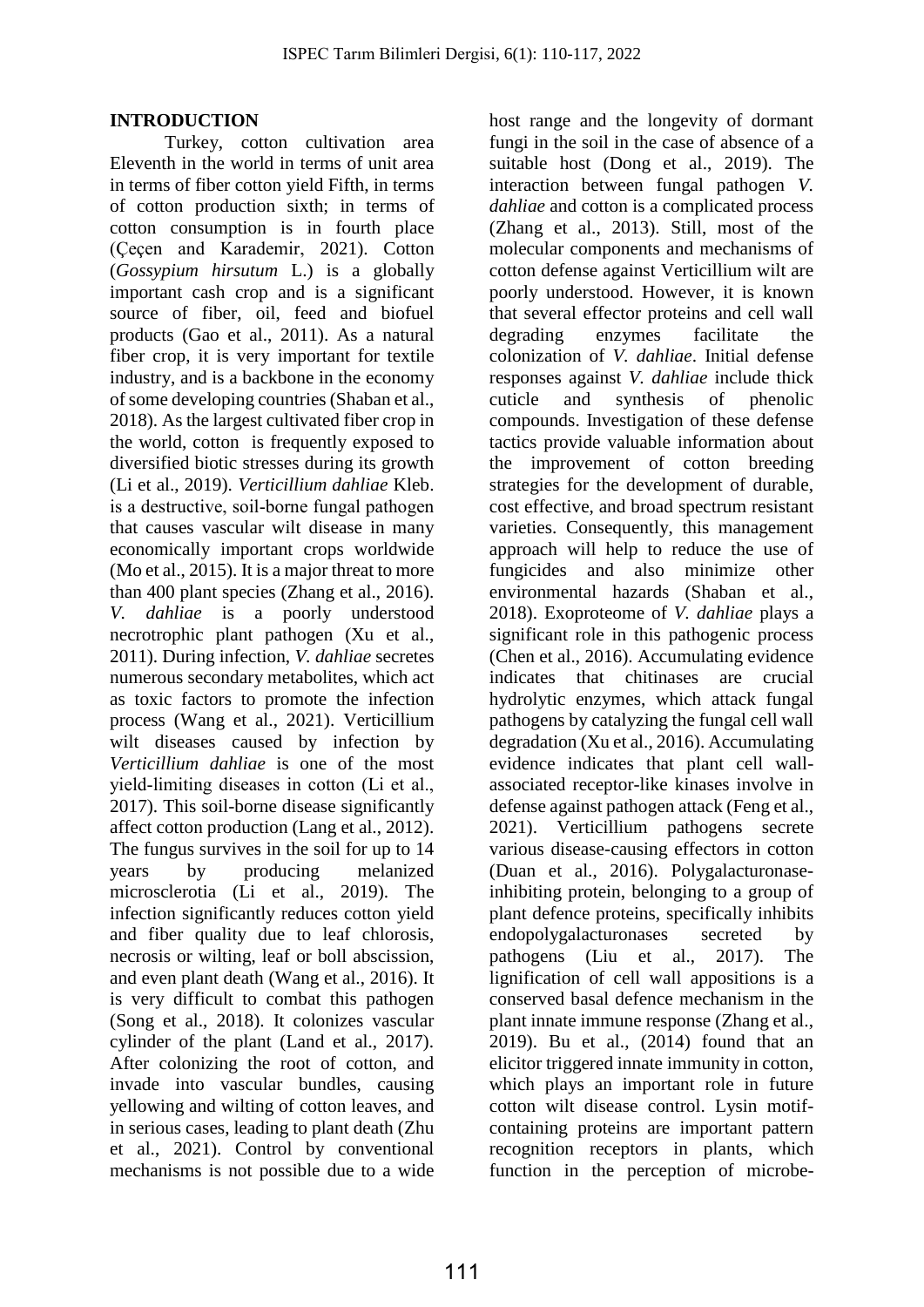associated molecular patterns and in the defense against pathogenic attack (Xu et al., 2017). Only a few genes have been identified that exhibit critical roles in disease resistance (Jun et al., 2015). Because there is no effective chemical means to combat the disease, the only effective way to control Verticillium wilt is through genetic improvement (Yang et al., 2018). Also increased concerns about the side effects of synthetic pesticides have resulted in greater interest in developing biocontrol strategies against Verticillium wilt (Wei et al., 2019). Development of Verticillium wilt-resistant cultivars remains the only economic option for controlling the disease (Zhang et al., 2014). Considering the anove facts, this study was carried out to determine the reactions of new advanced cotton lines in Turkey, against Verticillium wilt disease and to assist future studies on this subject.

## **MATERIALS and METHOD**

In this study, nine new cotton advanced lines and DP-396, BA-119, STV-468 control varieties of *Gossypium hirsutum* L. species were used as material. The trials were carried out at the Department trial field, Faculty of Agriculture, Dicle University, Turkey in 2019 and the field is naturally contaminated with the disease agent *V. dahliae*. The experiment was carried out in a randomized complete block design with four replications. The parcel sizes were  $33,6 \text{ m}^2$  $(4$  rows x 0,7 m x 12 m). Sowing was done with a trial seeder, and two meters of isolation distance was left between the blocks. Before planting, 60 kg/ha of N and 60 kg/ha of  $P_2O_5$  was applied to the experimental area in 20-20-0 fertilizer form. Just before flowering, prior to first irrigation, pure 60 kg/ha N applied in the form of urea (46% N) fertilizer was banded underground between the crop rows. The experiment field was irrigated nine times in total by furrow irrigation. The methods of the "Disease Index" and "Infection Rate"

features examined within the scope of the study are given below.

## **Disease ındex**

In order to determine the disease index of cotton plants, stem section readings were made after harvest in all plots. For the stem section readings, at least 30 plants were selected from the middle two rows after removing one meter from each row ends, then selected plants were cut from 3-5 cm above the soil level with pruning shears and sectioned. For determination of the disease index, Barrow's (1970) "0-3 Wilt Scale" was used where evaluation was made according to Karman (1971) method. "0 scale value" indicates that the stem section is clean and white in color, "1 scale value" indicates that there are relatively little darkening in the stem section, "2 scale value" indicates that there is darkening in the stem section, but it does not cover the whole section, "3 scale value" indicates darkening in the stem section quite a lot and it represents that it has almost completely covered the body section. The disease index was determined with the help of the following equation (equation 1) where "Number of plants in scale 0"=a; "Number of plants in scale 1"=b; "Number of plants in scale 2"=c;, and "number of plants in the  $3 \text{ scale}$ <sup>2</sup>=d.

Disease Index = $(0^*a+1^*b+2^*c+3^*d)/(a+b+c+d)$  (1)

# **Infection rate (%)**

The plants whose stem section readings were obtained, counted as infected or healthy according to the disease symptoms in the vascular bundles. The number of infected plants (i) and the number of healthy plants (h) were determined with the help of "equation 2".

Infection Rate  $(\% ) = (100 * i)/(i+h)$  (2)

The % expressions obtained here were subjected to angle transformation. The incidence of disease data were analyzed statistically using the JMP 7.0 (SAS Institute Inc.) statistical package program,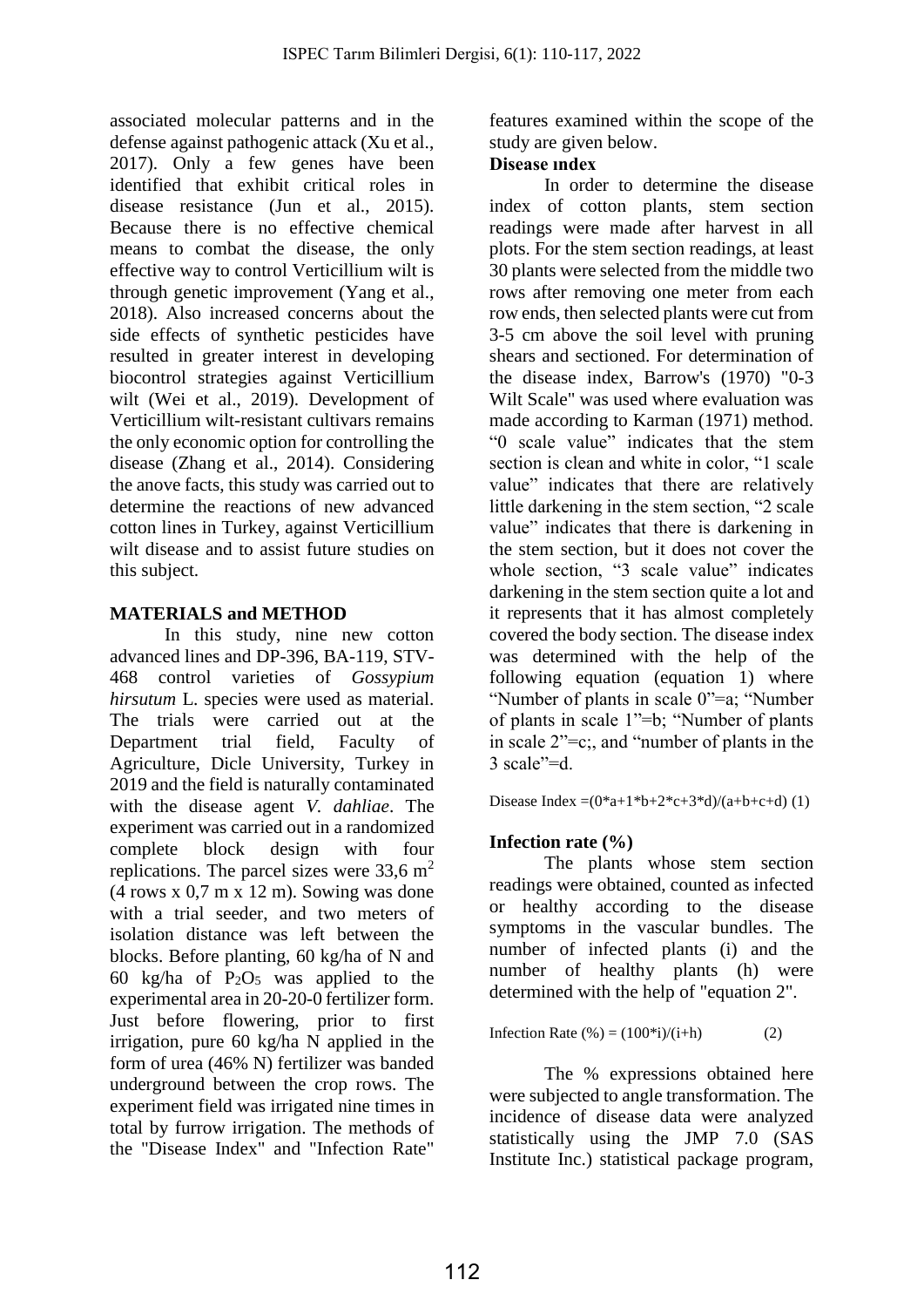together with the disease index values, after being subjected to angle transformation. The results were analyzed with the F test, and the means were grouped according to the LSD test.

#### **RESULTS and DISCUSSION Disease ındex**

The variance analysis results of the average values of the "Disease Index" and "Disease Rate (%)" of cotton genotypes are given in Table 1.

| <b>Table 1.</b> Variance Analysis results regarding the Disease Index and Infection Rate (%) average values |
|-------------------------------------------------------------------------------------------------------------|
| of cotton genotypes                                                                                         |

| <b>Sources of</b> | Degree of | <b>Disease Index</b> |            | Infection Rate $(\% )$ |           |  |
|-------------------|-----------|----------------------|------------|------------------------|-----------|--|
| <b>Variation</b>  | Freedom   | <b>Square means</b>  | Prob > F   | <b>Square means</b>    | Prob > F  |  |
| Genotype          | 11        | 0.143254             | $< 0001**$ | 84.0036                | $0.002**$ |  |
| Recurrence        |           | 0.084296             | 0.0117     | 59.3305                | 0.0718    |  |
| Error             | 33        | 0.019704             |            | 23.1857                |           |  |
| Overall           | 47        |                      |            |                        |           |  |
| CV(%)             | 6.19      |                      |            | 6.05                   |           |  |

Table 1 shows that the genotypes show statistically significant differences at the level of 1% ( $p < 0.0001$ ) from each other in terms of disease index characteristics. The mean values

of the "Disease Index" and the "Infection Rate (%)" and the groups formed according to the LSD test are given in Table 2.

|  |  |  |             |  | Table 2. Disease Index and Infection Rate (%) average values for cotton genotypes and groups formed |  |  |
|--|--|--|-------------|--|-----------------------------------------------------------------------------------------------------|--|--|
|  |  |  | by LSD Test |  |                                                                                                     |  |  |

|                   | <b>Disease Index</b> |                  |             | Infection Rates $(\% )$ |                  |     |  |
|-------------------|----------------------|------------------|-------------|-------------------------|------------------|-----|--|
| <b>Genotypes</b>  | Average              | <b>Std Error</b> |             | Average                 | <b>Std Error</b> |     |  |
| BA-119 (standard) | 2.31                 | 0.076            | bc          | 97.15                   | 1.208            | ab  |  |
| DP-396 (standard) | 2.31                 | 0.082            | bc          | 94.55                   | 1.377            | bcd |  |
| ST-468 (standard) | 2.04                 | 0.064            | $\mathbf d$ | 91.85                   | 1.356            | d   |  |
| Hat-1             | 2.10                 | 0.041            | d           | 92.85                   | 0.563            | cd  |  |
| $Hat-2$           | 2.20                 | 0.123            | cd          | 94.77                   | 0.949            | bcd |  |
| $Hat-3$           | 2.10                 | 0.071            | d           | 96.45                   | 1.913            | abc |  |
| $Hat-4$           | 2.22                 | 0.066            | cd          | 95.49                   | 0.838            | bc  |  |
| Hat-5             | 2.11                 | 0.011            | d           | 95.15                   | 2.087            | bcd |  |
| Hat-6             | 2.47                 | 0.037            | $\mathbf b$ | 98.25                   | 0.726            | ab  |  |
| $Hat-7$           | 2.38                 | 0.046            | bc          | 95.64                   | 1.283            | bcd |  |
| Hat-8             | 2.70                 | 0.042            | a           | 99.35                   | 0.617            | a   |  |
| Hat-9             | 2.20                 | 0.071            | cd          | 95.16                   | 1.345            | bcd |  |
| Average           | 2.26                 |                  |             | 95.63                   |                  |     |  |
| $LSD_{%5}$        | 0.2019               |                  |             | 3.83                    |                  |     |  |

Table 2 shows that the mean disease index values of genotypes vary between 2.04 (STV-468) and 2.70 (Hat-8). The mean disease index was 2.26. The lowest mean

disease index values were recorded at STV-468, Hat-1, Hat-2, Hat-3, Hat-4, Hat-5 and Hat-9 genotypes, whereas the highest mean disease index value was at Hat-8 genotype.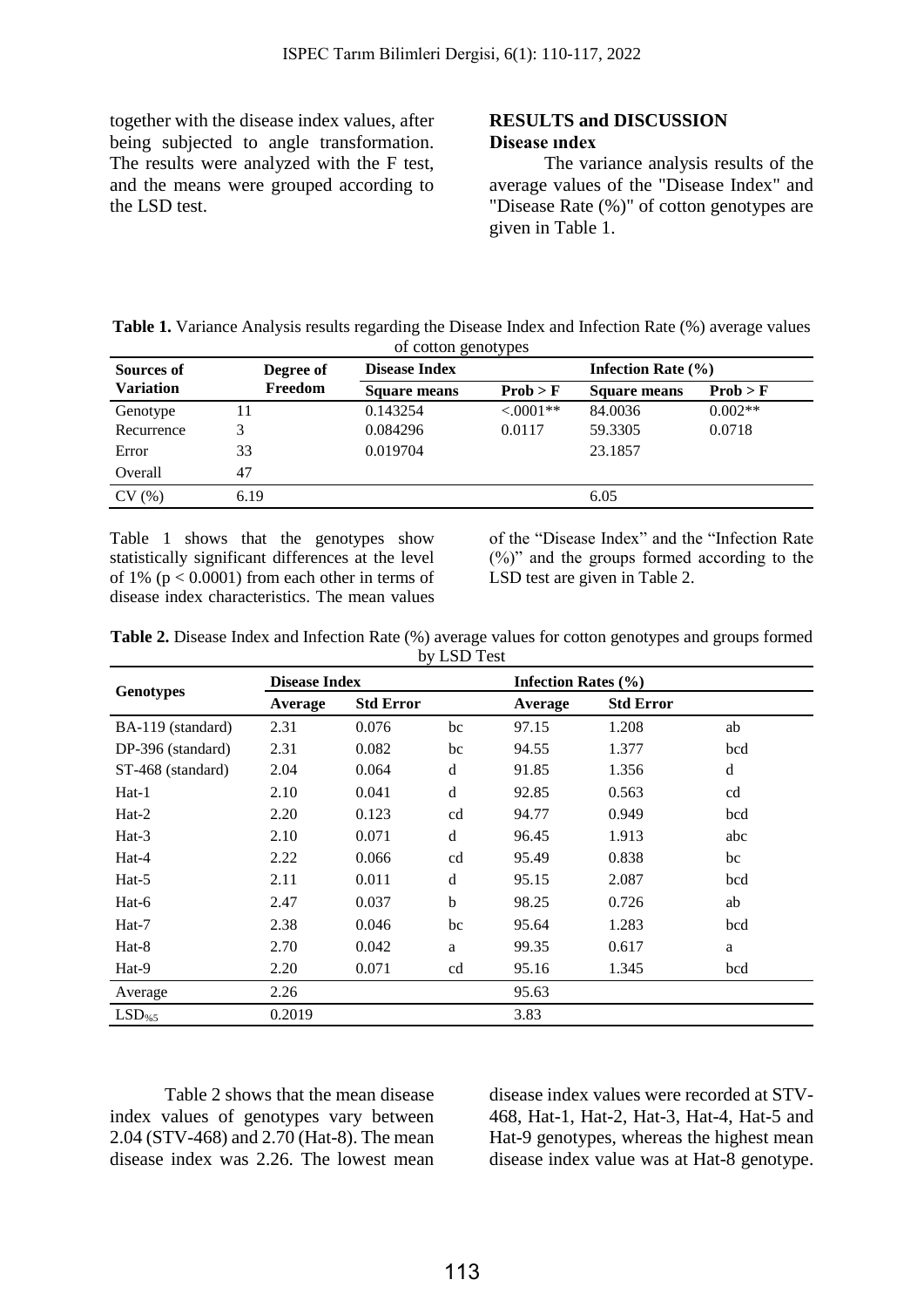It is noteworthy that there were differences between genotypes in terms of disease index characteristics. The STV-468 standard genotype and Hat-1, Hat-2, Hat-3, Hat-4, Hat-5 and Hat-9 candidate lines were found to be the most disease tolerant genotypes due to showing the lowest disease index values. BA-119, DP-396, Hat-6 and Hat-7 genotypes were moderately tolerant genotypes. The Hat-8 was found to be the most susceptible genotype to the disease, as recieved highest disease index value.

# **Infection rate**

It was seen that cotton genotypes showed statistically significant differences at the level of  $1\%$  (p=0.002) in terms of disease incidence (%) (Table 1). Mean values of disease incidence of genotypes varied between 91.85% (STV-468) and 99.35% (Hat-8) (Table 2). It was determined that the average rate of infection was 95,63%. The highest infection rates were found at Hat-8, Hat-6, Hat-3 and BA-119 genotypes, where the lowest infection rates were observed at the STV-468, DP-396, Hat-1, Hat-2, Hat-5, Hat-7 and Hat-9 genotypes. It was noteworthy that there was a difference between genotypes in terms of disease incidence rates. Our findings support the findings of Korkmaz (2005) and Erdoğan (2009), who stated that cotton varieties have different susceptibility to diseases. Two distinct defense strategies provide a host with survival to infectious diseases: resistance and tolerance. Resistance is dependent on the ability of the host to kill pathogens. Tolerance promotes host health while having a neutral to positive impact of pathogen fitness (McCarville and Ayres, 2018). In our study, existance of high levels of disease incidence of genotypes (varied between 91.85 and 99.35%) reveals that there is no resistance for *Verticillum Disease* (Verticillum Dahliae Kleb.) among tested genotypes. But, diversified reaction of genotypes to this fungus also (revealed by different "Disease Index" and the "Infection Rates) shows that there exist tolerance in some

genotypes. Tolerance, the ability of a crop to maintain yield in the presence of disease, is a difficult characteristic to measure (Newton, 2016). Disease tolerance protects the host from infection without targeting pathogens. Tissue damage control is a central underlying mechanism of disease tolerance (Soares et al., 2014). Natural populations show striking heterogeneity in their ability to transmit disease. For example, a minority of infected individuals known as superspreaders carries out the majority of pathogen transmission events (Gopinath et al., 2014).

## **CONCLUSIONS**

The lowest average values of the disease index and infection rate were recorded at STV-468 standard genotype, and Hat-1, Hat-2, Hat-5 and Hat-9 advanced lines. Diversified reaction of genotypes to this fungus revealed by different disease index and the infection rates shows that there is tolerance in some genotypes. These genotypes may be further utilised in breeding studies and may be further tested in multi-location-season yield trials.

## **REFERENCES**

- Barrow, J.R. 1970. Critical requiriment for genetic experience of W. Wilt Tolerant in Acala Cotton. Phytopathology, 60: 559-560.
- Bu, B., Qiu, D., Zeng, H., Guo, L., Yuan, J., Yang, X. 2014. A fungal protein elicitor PevD1 induces Verticillium wilt resistance in cotton. Plant cell reports, 33(3): 461-470.
- Chen, J.Y., Xiao, H.L., Gui, Y.J., Zhang, D. D., Li, L., Bao, Y.M., Dai, X.F. 2016. Characterization of the *Verticillium dahliae* exoproteome involves in pathogenicity from cotton-containing medium. Frontiers in microbiology, 7: 1709.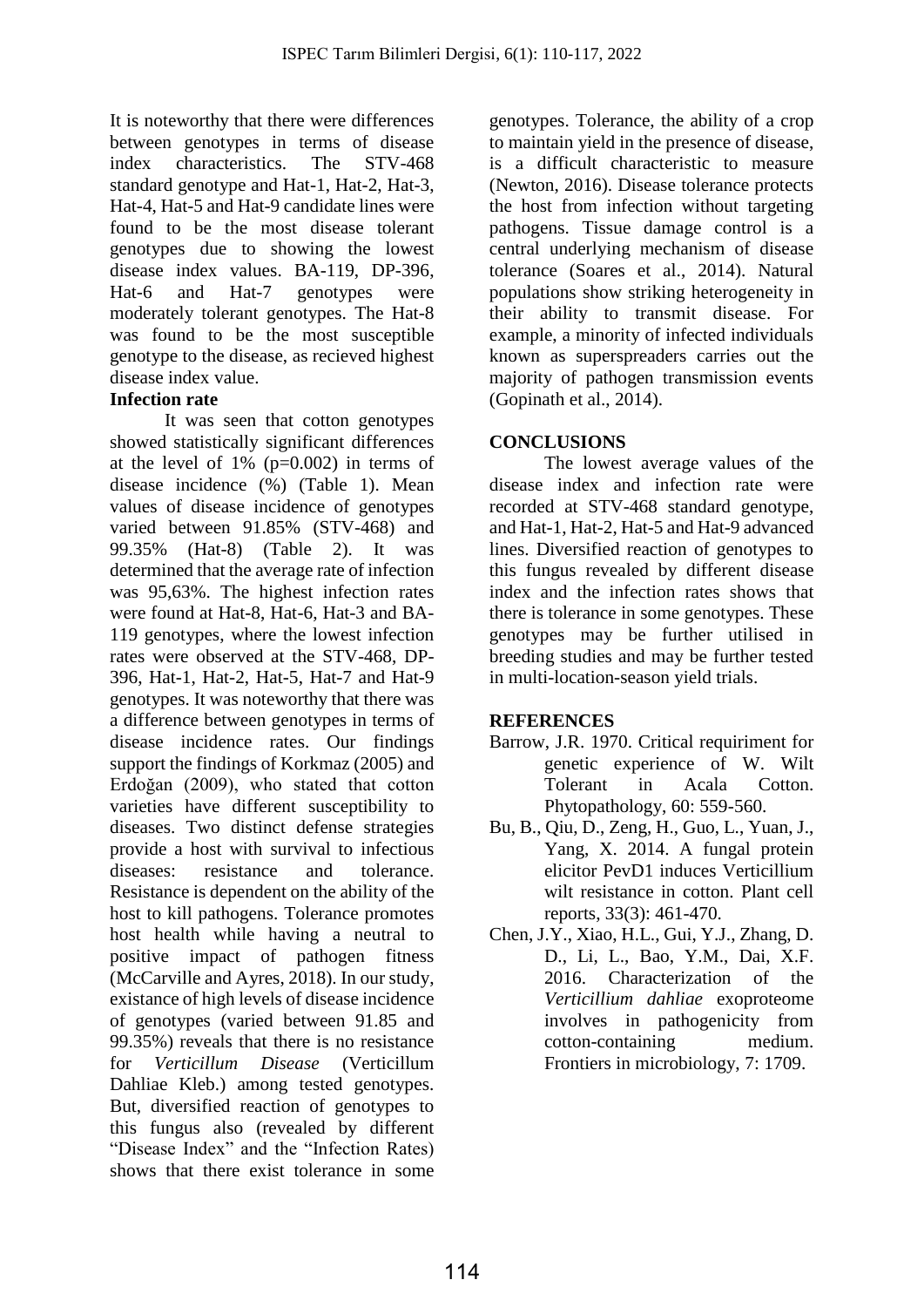- Çeçen, V., Karademir, E. 2021. Determination the effect of zinc application on cotton yield, fiber quality traits and plant development. ISPEC Journal of Agr. Sciences 5(3):515-528.
- Dong, Q., Magwanga, R.O., Cai, X., Lu, P., Nyangasi Kirungu, J., Zhou, Z., Liu, F. 2019. RNA-sequencing, physiological and RNAi analyses provide insights into the response mechanism of the ABC-mediated resistance to Verticillium dahliae infection in cotton. Genes, 10(2): 110.
- Duan, X., Zhang, Z., Wang, J., Zuo, K. 2016. Characterization of a novel cotton subtilase gene GbSBT1 in response to extracellular stimulations and its role in Verticillium resistance. PLoS One, 11(4): e0153988.
- Erdoğan, O., 2009. Bazı pamuk çeşit adaylarının verticillium solgunluk hastalığı etmeni (*Verticillium dahliae* Kleb.)'ne karşı duyarlılıklarının belirlenmesi. ADÜ Ziraat Fakültesi Dergisi 6(2): 9-16.
- Feng, H., Li, C., Zhou, J., Yuan, Y., Feng, Z., Shi, Y., Zhu, H. 2021. A cotton WAKL protein interacted with a DnaJ protein and was involved in defense against Verticillium dahliae. International Journal of Biological Macromolecules, 167: 633-643.
- Gao, X., Wheeler, T., Li, Z., Kenerley, C. M., He, P., Shan, L. 2011. Silencing GhNDR1 and GhMKK2 compromises cotton resistance to Verticillium wilt. The Plant Journal, 66(2): 293-305.
- Gopinath, S., Lichtman, J.S., Bouley, D. M., Elias, J.E., Monack, D.M. 2014. Role of disease-associated tolerance in infectious superspreaders. Proceedings of the National Academy of Sciences, 111(44): 15780-15785.
- Jun, Z., Zhang, Z., Gao, Y., Zhou, L., Fang, L., Chen, X., Zhang, T. 2015. Overexpression of GbRLK, a putative receptor-like kinase gene, improved cotton tolerance to Verticillium wilt. Scientific reports, 5(1): 1-12.
- Karman, M. 1971. Bitki koruma ve araştırmalarında genel bilgiler, denemelerin kuruluşu ve değerlendirme esasları. Bölge Zirai Mücadele Araştırma Enstitüsü Mesleki Kitaplar Serisi, 1971.
- Korkmaz, H.Y. 2005. Pamuk solgunluk hastalığı etmeni verticillium dahliae kleb. izolatlarının morfolojik ve patolojik özellikleri ve bazı pamuk çeşitlerinin hastalığa tepkisi. Kahramanmaraş Sütçü İmam Üniversitesi Fen Bilimleri Enstitüsü Bitki Koruma Anabilim Dalı (Yüksek Lisans Tezi) Kahramanmaraş: 40 s.
- Land, C.J., Lawrence, K.S., Burmester, C. H., Meyer, B. 2017. Cultivar, irrigation, and soil contribution to the enhancement of Verticillium wilt disease in cotton. Crop Protection, 96: 1-6.
- Lang, J., Hu, J., Ran, W., Xu, Y., Shen, Q. 2012. Control of cotton *Verticillium* wilt and fungal diversity of rhizosphere soils by bio-organic fertilizer. Biology and fertility of soils, 48(2): 191-203.
- Li, J. J., Zhou, L., Yin, C. M., Zhang, D. D., Klosterman, S. J., Wang, B. L., Dai, X. F. 2019. The *Verticillium dahliae* Sho1‐MAPK pathway regulates melanin biosynthesis and is required for cotton infection. Environmental microbiology, 21(12): 4852-4874.
- Li, T., Ma, X., Li, N., Zhou, L., Liu, Z., Han, H., Dai, X. 2017. Genome‐ wide association study discovered candidate genes of *Verticillium wilt* resistance in upland cotton (*Gossypium hirsutum* L.). Plant biotechnology journal, 15(12): 1520-1532.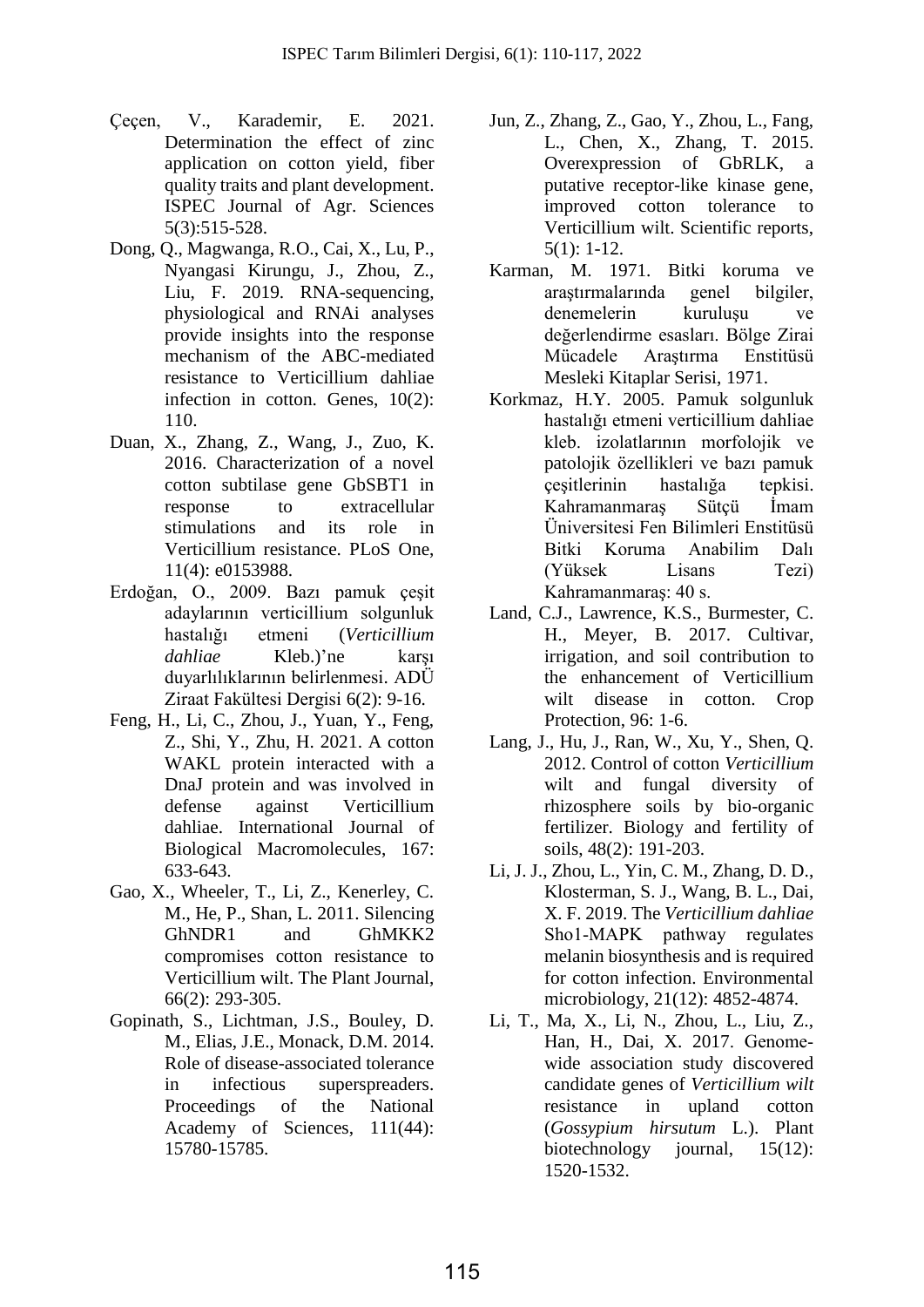- Li, Z. K., Chen, B., Li, X. X., Wang, J. P., Zhang, Y., Wang, X. F., Ma, Z. Y. 2019. A newly identified cluster of glutathione S‐transferase genes provides Verticillium wilt resistance in cotton. The Plant Journal, 98(2): 213-227.
- Liu, N., Zhang, X., Sun, Y., Wang, P., Li, X., Pei, Y., Hou, Y. 2017. Molecular evidence for the involvement of a polygalacturonase-inhibiting protein, GhPGIP1, in enhanced resistance to Verticillium and Fusarium wilts in cotton. Scientific reports, 7(1): 1-18.
- McCarville, J.L., Ayres, J. S. 2018. Disease tolerance: concept and mechanisms. Current opinion in immunology, 50: 88-93.
- Mo, H., Wang, X., Zhang, Y., Zhang, G., Zhang, J., Ma, Z. 2015. Cotton polyamine oxidase is required for spermine and camalexin signalling in the defence response to Verticillium dahliae. The Plant Journal, 83(6): 962-975.
- Newton, A.C. 2016. Exploitation of diversity within crops—The key to disease tolerance?. Frontiers in plant science, 7: 665.
- Shaban, M., Miao, Y., Ullah, A., Khan, A. Q., Menghwar, H., Khan, A. H., Zhu, L. 2018. Physiological and molecular mechanism of defense in cotton against Verticillium dahliae. Plant physiology and biochemistry, 125: 193-204.
- Soares, M.P., Gozzelino, R., Weis, S. 2014. Tissue damage control in disease tolerance. Trends in immunology, 35(10): 483-494.
- Song, Y., Liu, L., Wang, Y., Valkenburg, D. J., Zhang, X., Zhu, L., Thomma, B. P. 2018. Transfer of tomato immune receptor Vel confers Aveldependent Verticillium resistance in tobacco and cotton. Plant biotechnology journal, 16(2): 638- 648.
- Wang, H., Chen, B., Tian, J., Kong, Z. 2021. Verticillium dahliae VdBre1 is required for cotton infection by modulating lipid metabolism and secondary metabolites. Environmental Microbiology, 23(4): 1991-2003.
- Wang, Y., Liang, C., Wu, S., Zhang, X., Tang, J., Jian, G., Chu, C. 2016. Significant improvement of cotton Verticillium wilt resistance by manipulating the expression of Gastrodia antifungal proteins. Molecular plant, 9(10): 1436-1439.
- Wei, F., Zhang, Y., Shi, Y., Feng, H., Zhao, L., Feng, Z., Zhu, H. 2019. Evaluation of the biocontrol potential of endophytic fungus Fusarium solani CEF559 against Verticillium dahliae in cotton plant. BioMed research international, 2019.
- Xu, J., Wang, G., Wang, J., Li, Y., Tian, L., Wang, X., Guo, W. 2017. The lysin motif-containing proteins, Lyp1, Lyk7 and LysMe3, play important roles in chitin perception and defense against Verticillium dahliae in cotton. BMC plant biology, 17(1): 1-18.
- Xu, J., Xu, X., Tian, L., Wang, G., Zhang, X., Wang, X., Guo, W. 2016. Discovery and identification of candidate genes from the chitinase gene family for Verticillium dahliae resistance in cotton. Scientific reports, 6(1): 1-12.
- Xu, L., Zhu, L., Tu, L., Guo, X., Long, L., Sun, L., Zhang, X. 2011. Differential gene expression in cotton defence response to Verticillium dahliae by SSH. Journal of Phytopathology, 159(9): 606-615.